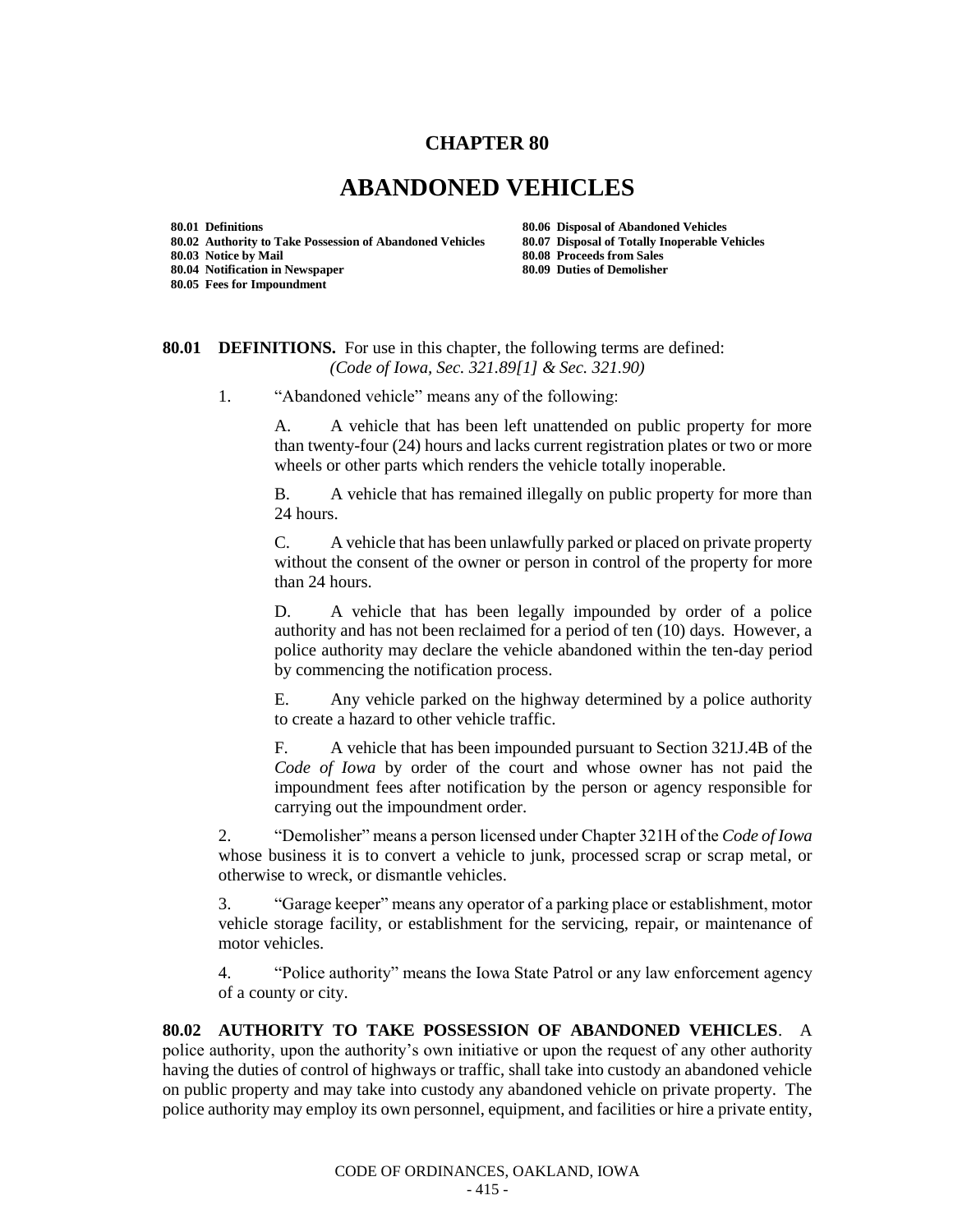equipment, and facilities for the purpose of removing, preserving, storing, or disposing of abandoned vehicles. A property owner or other person in control of private property may employ a private entity that is a garage keeper to dispose of an abandoned vehicle, and the private entity may take into custody the abandoned vehicle without a police authority's initiative. If a police authority employs a private entity to dispose of abandoned vehicles, the police authority shall provide the private entity with the names and addresses of the registered owners, all lienholders of record, and any other known claimant to the vehicle or the personal property found in the vehicle.

*(Code of Iowa, Sec. 321.89[2])*

**80.03 NOTICE BY MAIL.** The police authority or private entity that takes into custody an abandoned vehicle shall notify, within twenty (20) days, by certified mail, the last known registered owner of the vehicle, all lienholders of record, and any other known claimant to the vehicle or to personal property found in the vehicle, addressed to the parties' last known addresses of record, that the abandoned vehicle has been taken into custody. Notice shall be deemed given when mailed. The notice shall describe the year, make, model and vehicle identification number of the vehicle, describe the personal property found in the vehicle, set forth the location of the facility where the vehicle is being held, and inform the persons receiving the notice of their right to reclaim the vehicle and personal property within ten (10) days after the effective date of the notice upon payment of all towing, preservation, and storage charges resulting from placing the vehicle in custody and upon payment of the costs of the notice. The notice shall also state that the failure of the owner, lienholders or claimants to exercise their right to reclaim the vehicle or personal property within the time provided shall be deemed a waiver by the owner, lienholders and claimants of all right, title, claim and interest in the vehicle or personal property and that failure to reclaim the vehicle or personal property is deemed consent to the sale of the vehicle at a public auction or disposal of the vehicle to a demolisher and to disposal of the personal property by sale or destruction. If the abandoned vehicle was taken into custody by a private entity without a police authority's initiative, the notice shall state that the private entity may claim a garage keeper's lien as described in Section 321.90 of the *Code of Iowa*, and may proceed to sell or dispose of the vehicle. If the abandoned vehicle was taken into custody by a police authority or by a private entity hired by a police authority, the notice shall state that any person claiming rightful possession of the vehicle or personal property who disputes the planned disposition of the vehicle or property by the police authority or private entity or of the assessment of fees and charges provided by this section may ask for an evidentiary hearing before the police authority to contest those matters. If the persons receiving notice do not ask for a hearing or exercise their right to reclaim the vehicle or personal property within the ten-day reclaiming period, the owner, lienholders or claimants shall no longer have any right, title, claim, or interest in or to the vehicle or the personal property. A court in any case in law or equity shall not recognize any right, title, claim, or interest of the owner, lienholders or claimants after the expiration of the ten-day reclaiming period.

*(Code of Iowa, Sec. 321.89[3a])*

**80.04 NOTIFICATION IN NEWSPAPER.** If it is impossible to determine with reasonable certainty the identity and addresses of the last registered owner and all lienholders, notice by one publication in one newspaper of general circulation in the area where the vehicle was abandoned shall be sufficient to meet all requirements of notice under Section 80.03. The published notice may contain multiple listings of abandoned vehicles and personal property but shall be published within the same time requirements and contain the same information as prescribed for mailed notice in Section 80.03.

*(Code of Iowa, Sec. 321.89[3b])*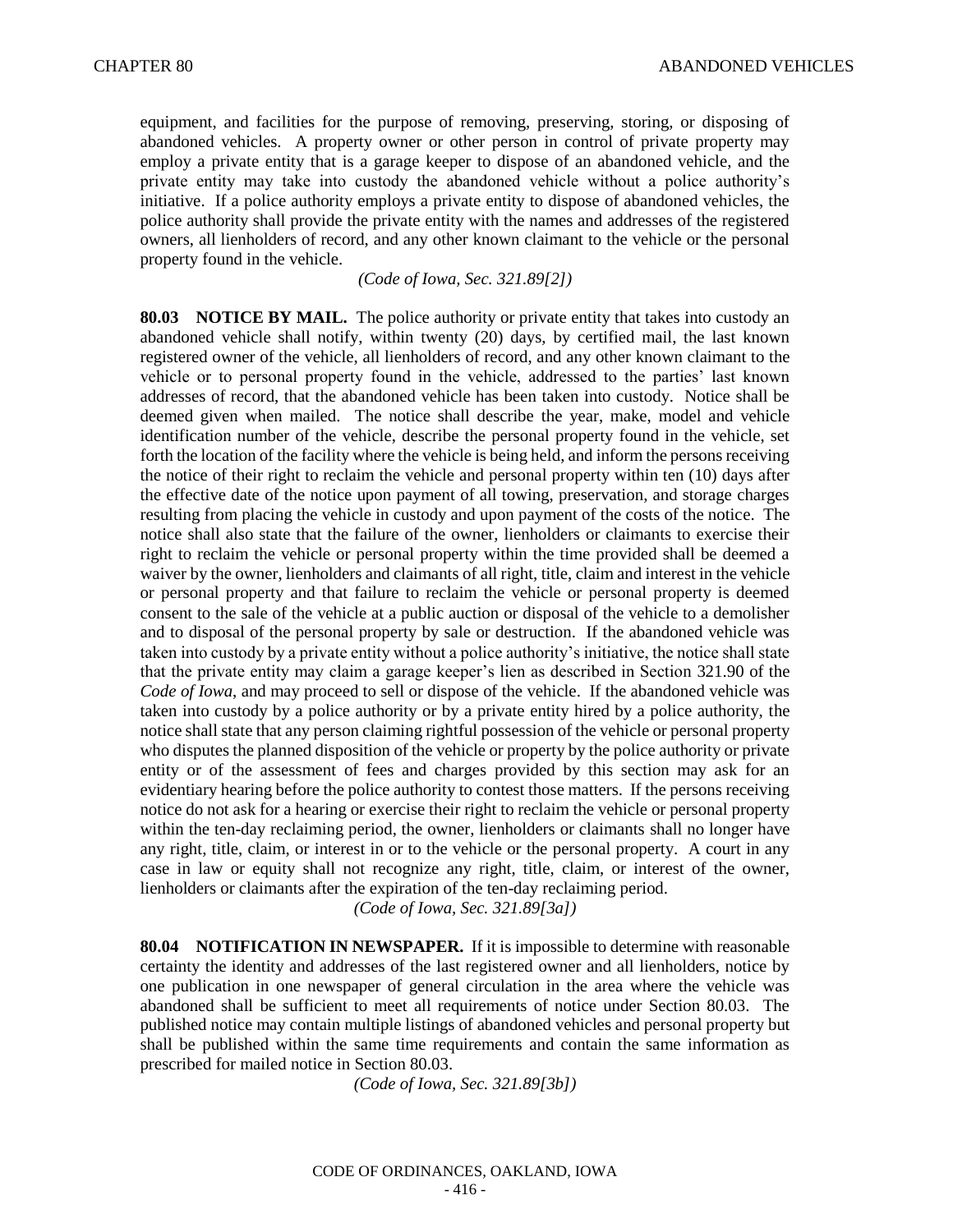**80.05 FEES FOR IMPOUNDMENT.** The owner, lienholder, or claimant shall pay three dollars (\$3.00) if claimed within five (5) days of impounding, plus one dollar (\$1.00) for each additional day within the reclaiming period plus towing charges, if stored by the City, or towing and storage fees, if stored in a public garage, whereupon said vehicle shall be released. The amount of towing charges, and the rate of storage charges by privately owned garages, shall be established by such facility.

*(Code of Iowa, Sec. 321.89[3a])*

**80.06 DISPOSAL OF ABANDONED VEHICLES.** If an abandoned vehicle has not been reclaimed as provided herein, the police authority or private entity shall make a determination as to whether or not the motor vehicle should be sold for use upon the highways, and shall dispose of the motor vehicle in accordance with State law.

*(Code of Iowa, Sec. 321.89[4])*

**80.07 DISPOSAL OF TOTALLY INOPERABLE VEHICLES.** The City or any person upon whose property or in whose possession is found any abandoned motor vehicle, or any person being the owner of a motor vehicle whose title certificate is faulty, lost or destroyed, may dispose of such motor vehicle to a demolisher for junk, without a title and without notification procedures, if such motor vehicle lacks an engine or two or more wheels or other structural part which renders the vehicle totally inoperable. The police authority shall give the applicant a certificate of authority. The applicant shall then apply to the County Treasurer for a junking certificate and shall surrender the certificate of authority in lieu of the certificate of title.

*(Code of Iowa, Sec. 321.90[2e])*

**80.08 PROCEEDS FROM SALES.** Proceeds from the sale of any abandoned vehicle shall be applied to the expense of auction, cost of towing, preserving, storing, and notification required, in accordance with State law. Any balance shall be held for the owner of the motor vehicle or entitled lienholder for ninety (90) days, and then shall be deposited in the State Road Use Tax Fund. Where the sale of any vehicle fails to realize the amount necessary to meet costs the police authority shall apply for reimbursement from the Department of Transportation. *(Code of Iowa, Sec. 321.89[4])*

**80.09 DUTIES OF DEMOLISHER.** Any demolisher who purchases or otherwise acquires an abandoned motor vehicle for junk shall junk, scrap, wreck, dismantle, or otherwise demolish such motor vehicle. A demolisher shall not junk, scrap, wreck, dismantle, or demolish a vehicle until the demolisher has obtained the junking certificate issued for the vehicle.

*(Code of Iowa, Sec. 321.90[3a])*